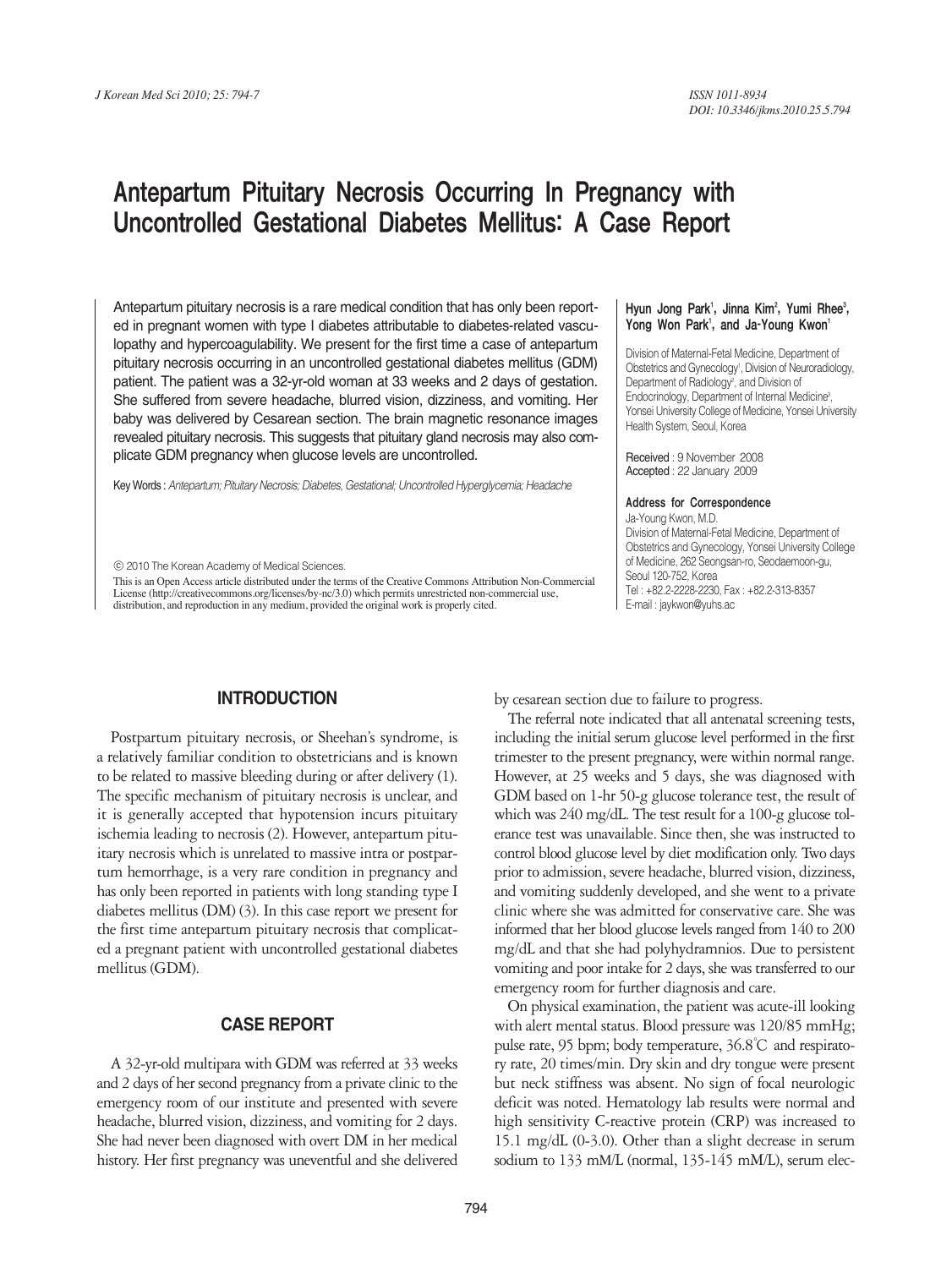trolyte levels were normal. Kidney and liver function test results were within normal limits. Increased serum fasting glucose level of 164 mg/dL (normal, 70-110 mg/dL) was accompanied by HbA1c level of 7.7% suggesting poorly controlled diabetes. Random urine test results denoted increased specific gravity with ketone secretion and glucose and protein were absent. Arterial blood gas analysis showed a normal pH, however, the anion gap increased to 19 mM/L. Fetal sonogram showed a structurally normal fetus large for gestational age accompanied by polyhydramnios (amniotic fluid index= $32.4$  cm).

Due to her presenting symptoms, brain magnetic resonance (MR) imaging was scheduled to rule out intracranial pathology. However, tococardiogram performed prior to brain MR imaging demonstrated persistent severe variable decelerations (Fig. 1). Thus, emergency cesarean section was performed immediately. A female baby weighing 2,570 g was delivered at 1 min and 5 min with an APGAR score of 2 and 6, respectively. During surgery, maternal vital signs were stably main-



Fig. 1. Fetal tococardiogram demonstrating non-reassuring heart rate pattern on admission (top) and before emergency cesarean section (bottom). Multiple, repetitive mild to severe variable decelerations were revealed, suggesting fetal distress.

tained without massive bleeding. At postpartum, the uterus was firm without significant bleeding.

About 9 hr after surgery, brain MR imaging was performed because her symptoms persisted. The scan revealed an enlarged anterior pituitary gland with no area of enhancement in the center of the pituitary gland after contrast administration, suggesting pituitary necrosis (Fig. 2). The Synacthen test result was normal and other pituitary hormones were within normal range (adrenocorticotrophic hormone [ACTH] 16.1 pg/mL [10-60], growth hormone [GH]  $0.8$  ng/mL [0-9.5], prolactin 24.3 ng/mL [0-15], thyroid-stimulating hormone [TSH] 0.75  $\mu$ IU/mL [0.35-5.50], free thyroxine [FT4] 0.99 ng/dL [0.89-1.76], luteinizing hormone [LH] 0.78 mIU/mL, and folliclestimulating hormone [FSH] 0.31 mIU/mL) on pituitary function investigation.

Postoperatively, elevated blood sugar was controlled with regular insulin for 2 days, and her initial presenting symptoms resolved over few days. She was discharged without medication after a week of uneventful postoperative recovery.

At 2 months follow up, although serum glucose level and pituitary function test results were unremarkable, follow-up brain MR imaging depicted progressive shrinkage of the pituitary gland; she failed to lactate and was amenorrheic (Fig. 3). She is under continuous surveillance without treatment.

### **DISCUSSION**

The pituitary gland, especially the anterior lobe normally, enlarges and the blood supply requirement increases during pregnancy (4). When diabetic vasculopathy and hypercoagulability superimposes the aforementioned physiologic change, the pituitary gland becomes more prone to ischemia and necrosis (5). This is the suggested pathophysiological explanation of pituitary necrosis that occurs in diabetic pregnancy.



Fig. 2. (A) Unenhanced midline sagittal T1-weighted MR image shows low signal intensity of the enlarged anterior pituitary gland. (B) Unenhanced coronal T2-weighted MR image demonstrates heterogeneous signal intensity of the enlarged anterior pituitary gland. (C) Gadolinium-enhanced sagittal T1-weighted MR image shows the nonenhanced portion in the center of the gland, consistent with pituitary necrosis.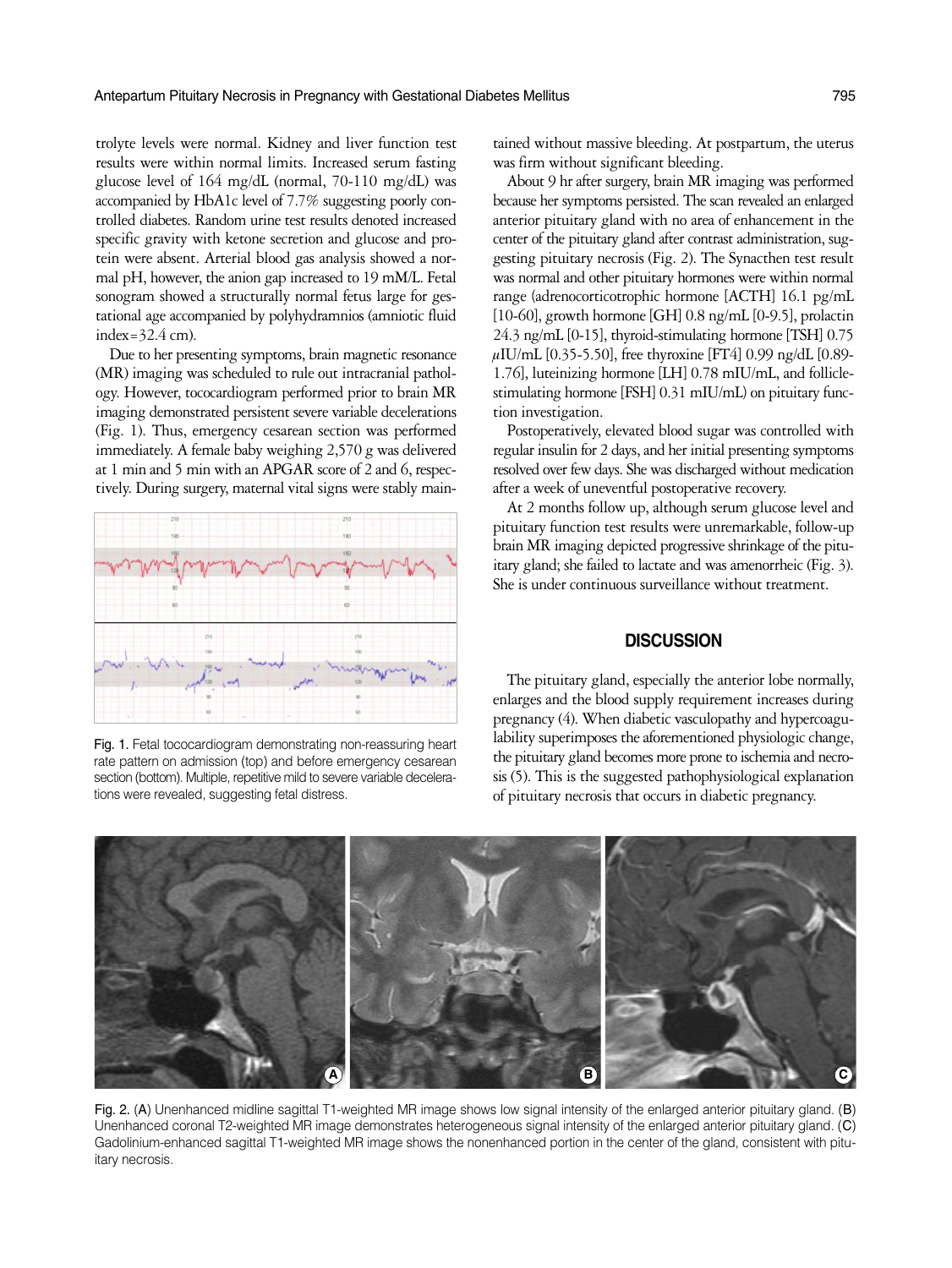

Fig. 3. Follow-up MR imaging at 2 months postpartum. (A) Coronal T2-weighted and (B) gadolinium-enhanced sagittal T1-weighted MR images show significant pituitary gland shrinkage.

To date, reports of antepartum pituitary necrosis associated with DM are rare. Based on the 8 cases described so far (4, 6- 10), all pregnant patients associated with this condition had preexisting insulin-dependent DM duration that ranged from 1 to 25 yr. Most frequently, antepartum pituitary necrosis occurred in the third trimester, where common symptoms and signs to incur suspicion of pituitary necrosis were intractable headache and the Houssay phenomenon (frequent episodes of hypoglycemia caused by GH or ACTH deficiency, resulting in a sudden decrease in insulin requirement) (7).

Our case is distinguished from previous cases in that the patient had uncontrolled GDM, not pre-existing insulin-dependent DM. Nonetheless, gestational age at diagnosis and presenting symptoms were similar to previous DM cases. The Houssay phenomenon was not observed in the present case, and this may be ascribed to the normal ACTH and GH levels.

Based on the present observation, we speculated that the mechanism of pituitary necrosis complicating type I DM might equally apply to GDM. Schillinger et al. reported that inflammation indicated by elevated CRP together with hyperglycemia indicated by increased HbA1c was associated with increased risk for microvascular lesions in the brain and stroke (11). Similarly, previous studies demonstrated an increase in cerebrovascular ischemia when CRP elevation and insulin resistance coexisted (11-13). Our patient also had increased serum CRP level and uncontrolled hyperglycemia indicated by elevated HbA1c, polyhydramnios, and macrosomia, and furthermore had GDM, which is known to be caused by insulin intolerance. Thus, coexistence of these risk factors may have increased the risk and caused microvasculopathy and necrosis to occur in the pituitary gland in this patient.

Some may argue that pituitary necrosis observed in the present case may not have existed due to intrapartum hemorrhage but rather developed at postpartum by a combination of vascular disease and abnormalities in coagulation. However, we would like to refute this by highlighting the fact that the central nervous system-related symptoms such as headache and vomiting that developed a few days prior to delivery and the time interval between surgery and MR imaging was only about 9 hr. We did not encounter heavy bleeding or hypotension during surgery or postpartum, and the patient did not require transfusion because postpartum hemoglobin level was 10.4 g/dL.

In the present case, pituitary function on serum hormone levels was not compromised initially or at 2-month follow up. Nonetheless, postpartum lactation failure and amenorrhea together with a shrunken pituitary gland detected on followup MR imaging strongly suggest pending hypopituitarism.

The clinical feature of the present case demonstrated that pituitary gland necrosis may be complicated with not only type I DM but also GDM pregnancy when glucose levels are uncontrolled. This should alert obstetricians to include antepartum pituitary necrosis in the differential diagnosis in uncontrolled GDM patients presenting with intractable headache, blurred vision, and vomiting.

## **REFERENCES**

- 1. Kelestimur F. *Sheehan's syndrome. Pituitary 2003; 6: 181-8.*
- 2. Dokmetas HS, Kilicli F, Korkmaz S, Yonem O. *Characteristic features of 20. patients with Sheehan's syndrome. Gynecol Endocrinol*